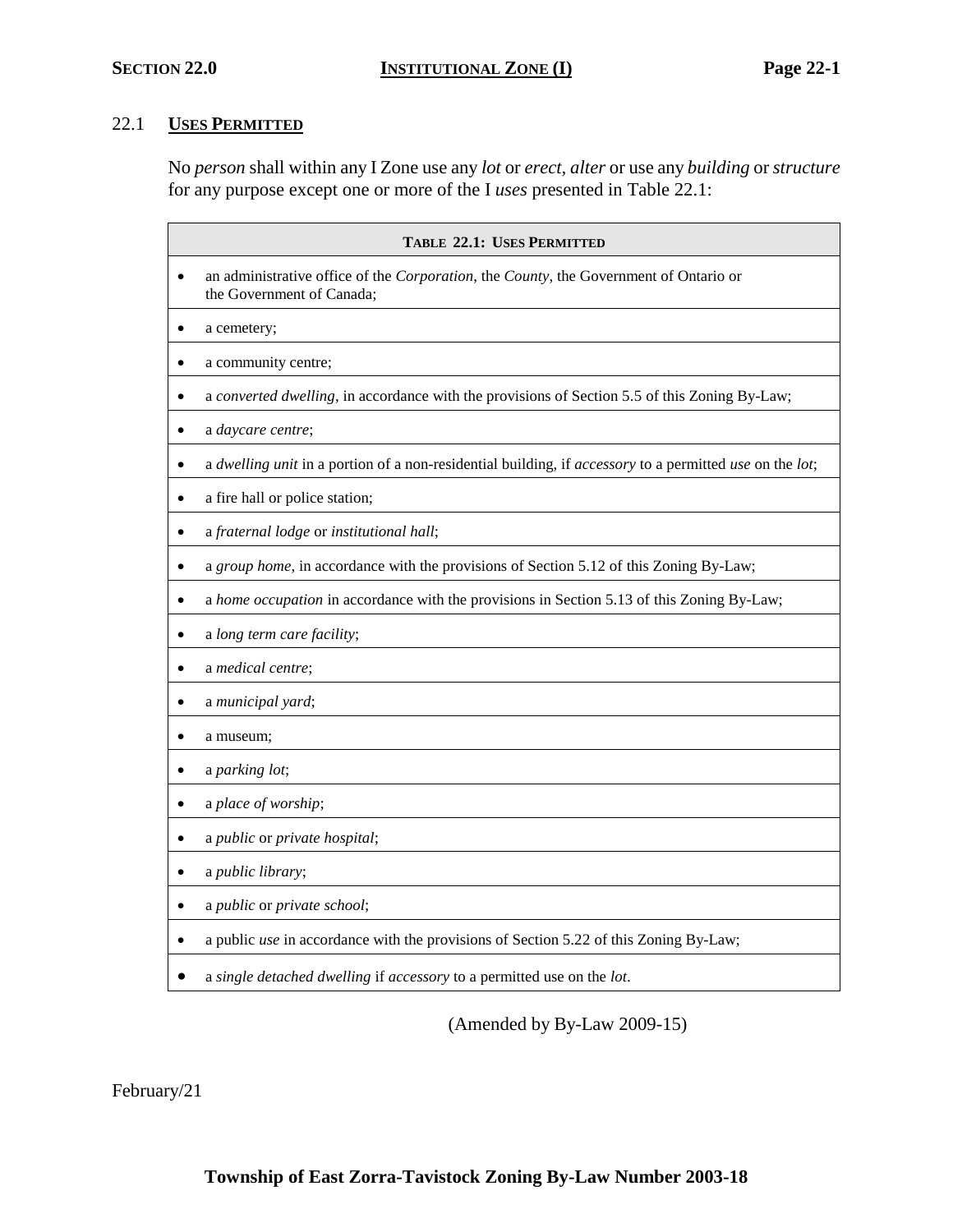## **SECTION 22.0 INSTITUTIONAL ZONE (I) Page 22-2**

# 22.2 **ZONE PROVISIONS**

No *person* shall within any I Zone use any *lot* or *erect, alter* or use any *building* or *structure* except in accordance with the provisions presented in Table 22.2. The lot area provisions for residential *uses* in Table 22.2 are cumulative with the lot area provisions for non-residential *uses* in Table 22.2 when such *single detached dwelling* is located on the same *lot* with a permitted non-residential *use*.

| <b>TABLE 22.2: ZONE PROVISIONS</b>                                                    |                                                                                                                                                                                                                                                                                               |                                                                               |                                                      |  |
|---------------------------------------------------------------------------------------|-----------------------------------------------------------------------------------------------------------------------------------------------------------------------------------------------------------------------------------------------------------------------------------------------|-------------------------------------------------------------------------------|------------------------------------------------------|--|
|                                                                                       | <b>Residential Uses</b>                                                                                                                                                                                                                                                                       |                                                                               |                                                      |  |
| <b>Zone Provision</b>                                                                 | <b>Single Detached</b><br><b>Dwelling</b>                                                                                                                                                                                                                                                     | <b>Dwelling Unit in a</b><br>portion of a Non-<br><b>Residential Building</b> | <b>Non-Residential</b><br><b>Uses</b>                |  |
| <b>Number of Dwellings Per Lot,</b><br>Maximum                                        | 1 dwelling                                                                                                                                                                                                                                                                                    | 1 dwelling                                                                    | Not Applicable                                       |  |
| Lot Area, Minimum,                                                                    | <b>2,800 m<sup>2</sup></b> (30,140 ft <sup>2</sup> )                                                                                                                                                                                                                                          | 300 m <sup>2</sup> (3,229 ft <sup>2</sup> )                                   | $3,700 \text{ m}^2$                                  |  |
| Where sanitary sewers are not<br>available                                            |                                                                                                                                                                                                                                                                                               |                                                                               | $(39,828 \text{ ft}^2)$                              |  |
| Lot Area, Minimum, where served<br>by both sanitary sewers and public<br>water supply | 450 m <sup>2</sup> (4,844 ft <sup>2</sup> ) or<br>600 m <sup>2</sup> (6,458.6 ft <sup>2</sup> )<br>in the case of a<br>corner lot                                                                                                                                                             | No provision                                                                  | $2,000 \; \mathrm{m}^2$<br>$(21,528.5 \text{ ft}^2)$ |  |
| Lot Frontage, Minimum,                                                                | 30 m $(98.4 \text{ ft})$                                                                                                                                                                                                                                                                      | No provision                                                                  | $40 \text{ m} (131.2)$                               |  |
| Where sanitary sewers are not<br>available                                            |                                                                                                                                                                                                                                                                                               |                                                                               |                                                      |  |
| Lot Frontage, Minimum                                                                 | 15 m $(49.2 \text{ ft})$ or                                                                                                                                                                                                                                                                   | No provision                                                                  | 30 m $(98.4 \text{ ft})$                             |  |
| Where served by both sanitary<br>sewers and public water supply                       | $20 \text{ m}$ (65.6 ft) in the<br>case of a corner lot                                                                                                                                                                                                                                       |                                                                               |                                                      |  |
| Lot Depth, Minimum                                                                    | No provision                                                                                                                                                                                                                                                                                  | No provision                                                                  | 50 m $(164.0 \text{ ft})$                            |  |
| Where sanitary sewers are not<br>available                                            |                                                                                                                                                                                                                                                                                               |                                                                               |                                                      |  |
| Front Yard, Minimum Depth                                                             | 9 m (29.5 ft)                                                                                                                                                                                                                                                                                 |                                                                               |                                                      |  |
| <b>Exterior Side Yard, Minimum</b><br>Width                                           |                                                                                                                                                                                                                                                                                               |                                                                               |                                                      |  |
| Rear Yard, Minimum Depth                                                              | $7.5 \text{ m}$ (24.6 ft)                                                                                                                                                                                                                                                                     | 10 m $(32.8 \text{ ft})$                                                      |                                                      |  |
| <b>Interior Side Yard, Minimum</b><br>Width                                           | $3 \text{ m}$ (9.8 ft) on one side and $1.2 \text{ m}$ (3.9 ft) on<br>the narrow side, provided that where a garage<br>or <i>carport</i> is attached to or is within the main<br>building, or the <i>lot</i> is a <i>corner lot</i> , the<br>minimum width shall be $1.2 \text{ m}$ (3.9 ft). |                                                                               | $7.5 \text{ m}$ (24.6 ft)                            |  |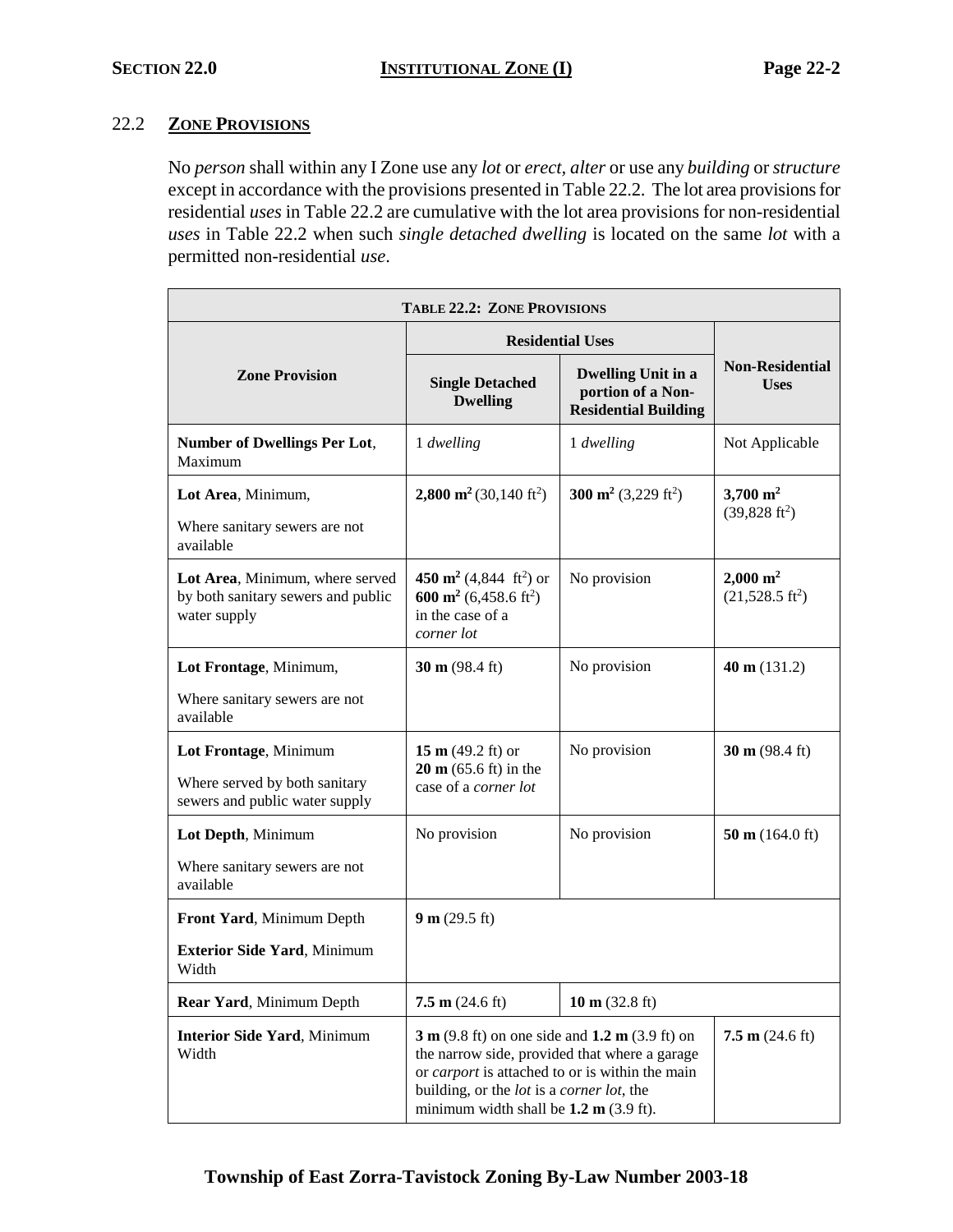| <b>TABLE 22.2: ZONE PROVISIONS</b>                                       |                                                                           |                                                                                                             |                                       |  |
|--------------------------------------------------------------------------|---------------------------------------------------------------------------|-------------------------------------------------------------------------------------------------------------|---------------------------------------|--|
|                                                                          | <b>Residential Uses</b>                                                   |                                                                                                             |                                       |  |
| <b>Zone Provision</b>                                                    | <b>Single Detached</b><br><b>Dwelling</b>                                 | <b>Dwelling Unit in a</b><br>portion of a Non-<br><b>Residential Building</b>                               | <b>Non-Residential</b><br><b>Uses</b> |  |
| <b>Setback, Minimum Distance from</b><br>the Centreline of a County Road | $23 \text{ m} (75.5 \text{ ft})$                                          |                                                                                                             |                                       |  |
| <b>Height of Building, Maximum</b>                                       | 11 m $(36.1 \text{ ft})$                                                  | 15 m $(49.2 \text{ ft})$ , or in accordance with the<br>provisions in Section 5.32 of this Zoning<br>By-Law |                                       |  |
| <b>Gross Floor Area, Minimum</b>                                         | 93 m <sup>2</sup> (1,001 ft <sup>2</sup> )                                | 55 $\mathrm{m}^2$ (592.0 ft <sup>2)</sup>                                                                   | No Provision                          |  |
| <b>Landscaped Open Space,</b><br>Minimum                                 | No Provision                                                              | 30% of <i>lot</i> area                                                                                      |                                       |  |
| <b>Parking and Accessory</b><br>Buildings, Etc.                          | In accordance with the provisions of Section 5 of this Zoning By-<br>Law. |                                                                                                             |                                       |  |

#### 22.2.1 **SINGLE DETACHED DWELLING AND NON-RESIDENTIAL BUILDING ON THE SAME LOT:**

When a permitted *single detached dwelling* is erected, altered or used on the same *lot* in a I Zone as a permitted non-residential *building*, a *setback* of **3 m** (9.8 ft) is required between such *buildings*.

#### 22.2.2 **LOCATION OF NEW BUILDINGS OR STRUCTURES:**

*Dwellings*, *buildings* or *structures* hereafter *erected* outside of a settlement, as defined in Section 2.7.2.1, shall be required to satisfy the minimum distance separation requirements as determined through the application of the *Minimum Distance Separation Formula I (MDS I),* in accordance with Section 2.7 of this Zoning By-Law.

*Existing dwellings*, *buildings* or *structures* located outside of a settlement, as defined in Section 2.7.2.1, which are hereafter enlarged, shall be required to satisfy MDS I, in accordance with Section 2.7 of this Zoning By-Law, **or** not further reduce an *existing* insufficient *setback* relative to MDS I, whichever is the lesser.

*Dwellings*, *buildings* or *structures* hereafter *erected*, within a settlement defined in Section 2.7.2.1, shall be required to satisfy MDS I, in accordance with Section 2.7 of this Zoning By-Law, **or** not further reduce an *existing* insufficient *setback* relative to MDS I, whichever is the lesser.

(Amended by By-Law 2009-15)

Mar. 31/21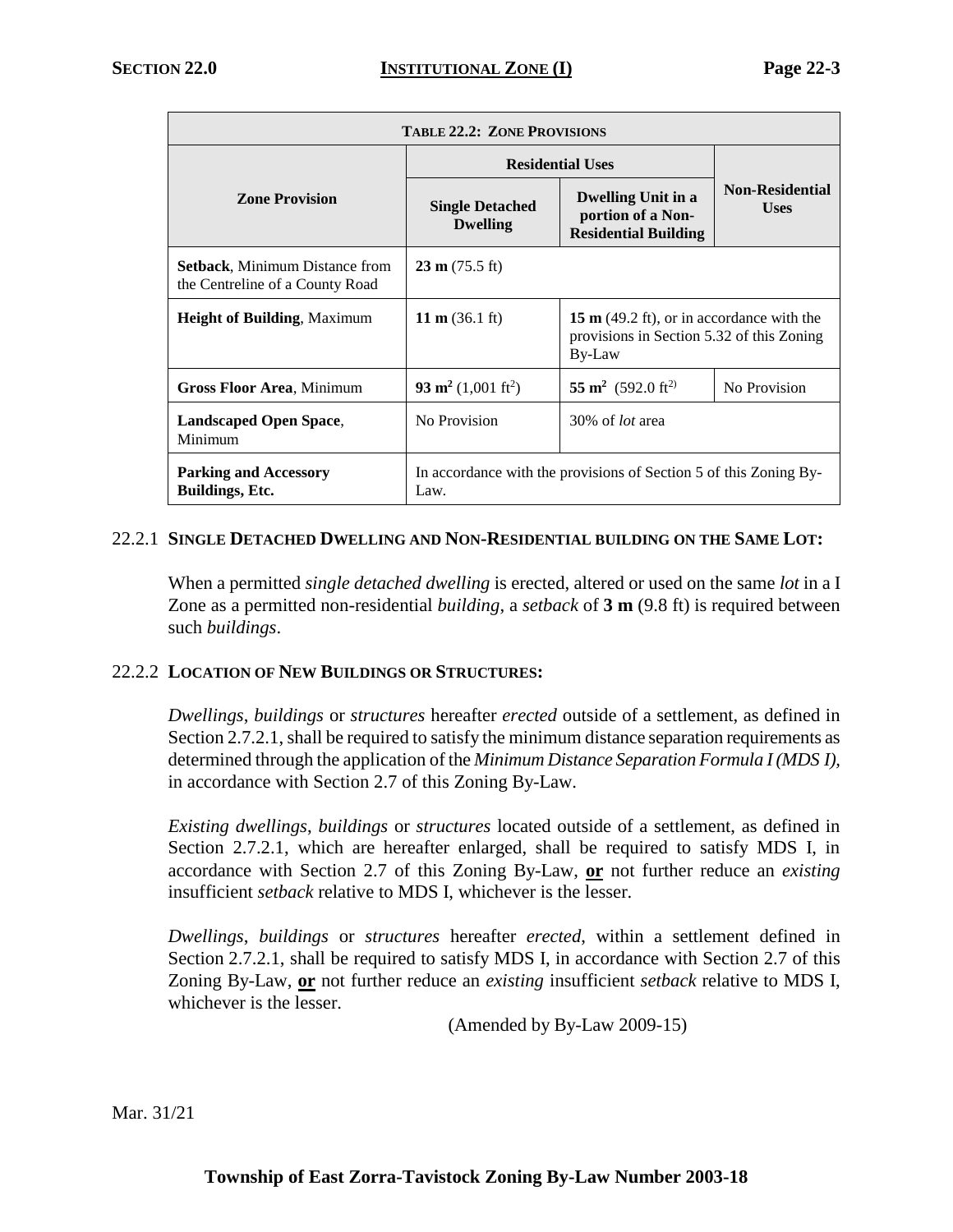### **SECTION 22.0 INSTITUTIONAL ZONE (I) Page 22-4**

### 22.3 **SPECIAL PROVISIONS FOR A CONVERTED DWELLING (I-C)**

In accordance with the provisions of Section 5.5, all I-C zoned *lots* may contain a *converted dwelling*, or any use permitted in Section 22.1, in accordance with the provisions of Section 22.2 of this Zoning By-Law.

### 22.4 **SPECIAL PROVISIONS**

## 22.4.1 **Location: Lot 14, Plan 1609, 80 Maria Street(Tavistock), I-1 (Key Map 7)** (Amended by By-Law 2021-09)

22.4.1.1 Notwithstanding any provisions of this Zoning By-Law to the contrary, no *person* shall within any I-1 Zone use any *lot*, or *erect, alter* or use any *building* or *structure* for any purpose except the following:

> all *uses* permitted in Section 22.1 of this Zoning By-Law; a *business* or *professional office*; a financial institution; a *personal service establishment*; a *commercial school*; a *service shop*; a *studio*.

22.4.1.2 That all the other provisions of the I Zone in Section 22.2 and all other relevant provisions contained in this Zoning By-Law shall continue to apply mutatis mutandis.

# 22.4.2 **Location: Part Lot 20, Concession 15 (East Zorra), I-2** (Amended by By-Law 2021-09)

22.4.2.1 Notwithstanding any provisions of this Zoning By-Law to the contrary, no *person* shall within any I-2 Zone use any *lot*, or *erect, alter* or use any *building* or *structure* for any purpose except the following:

A *place of worship* and *accessory* parking.

- 22.4.2.2 Notwithstanding any provision of this Zoning By-Law to the contrary, no *person* shall within any I-2 Zone use any *lot*, or *erect, alter* or use any *building* or *structure* for any purpose except in accordance with the following provisions:
- 22.4.2.2.1 CALCULATION OF MINIMUM DISTANCE SEPARATION FORMULA II (MDS II)

For the purpose of calculating the required *Minimum Distance Separation Formula II (MDS II) setback* from the subject property, the measurement shall be taken from the closest part of the *existing* church *building*.

February/21 (Amended by By-Law 2009-15)

# **Township of East Zorra-Tavistock Zoning By-Law Number 2003-18**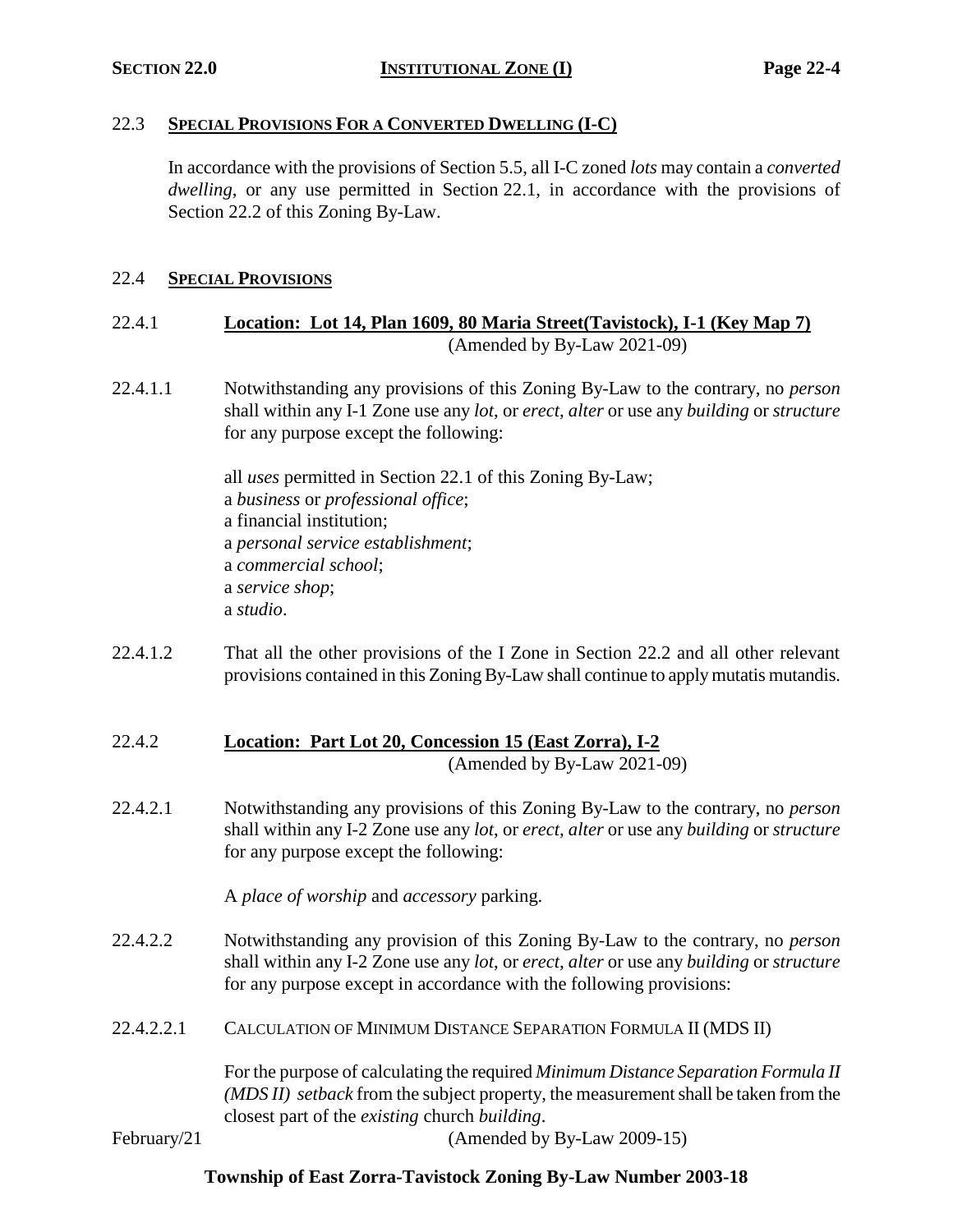| 22.4.2.3   | That all the other provisions of the I Zone in Section 22.2 and all other relevant<br>provisions contained in this Zoning By-Law shall continue to apply mutatis mutandis.<br>(Amended by By-Law 2009-15)                                |  |  |
|------------|------------------------------------------------------------------------------------------------------------------------------------------------------------------------------------------------------------------------------------------|--|--|
| 22.4.3     | Location: Part Lot 9, Concession 17 (East Zorra), I-3 (Key Map 49)<br>(Amended by By-Law 2021-09)                                                                                                                                        |  |  |
| 22.4.3.1   | Notwithstanding any provisions of this Zoning By-Law to the contrary, no <i>person</i><br>shall within any I-3 Zone use any lot, or erect, alter or use any building or structure<br>for any purpose except the following:               |  |  |
|            | a place of worship;<br>a parking lot;<br>a sports field;<br>a public <i>use</i> in accordance with the provisions of subsection 5.22 of this Zoning By-<br>Law.<br>(Amended by By-Law 2009-15)                                           |  |  |
| 22.4.3.2   | Notwithstanding any provisions of this Zoning By-Law to the contrary, no <i>person</i><br>shall within any I-3 Zone use any lot, or erect, alter or use any building or structure<br>except in accordance with the following provisions: |  |  |
| 22.4.3.2.1 | $(Added by By-Law 2005-20)$<br>(Deleted by By-Law 2005-43)                                                                                                                                                                               |  |  |
| 22.4.3.2.2 | $(Added by By-Law 2005-20)$<br>(Deleted by By-Law 2005-43)                                                                                                                                                                               |  |  |

22.4.3.3 That all of the provisions of the I Zone in Section 22.2 shall apply and further, that all other provisions of this Zoning By-Law, as amended, that are consistent with the provisions herein contained shall continue to apply mutatis mutandis. (Added by By-Law 2005-20)

(Amended by By-Law 2005-43)

- 22.4.4 **Location: Part Lot 36 Concession 9 (East Zorra), I-4 (Key Map 13)** (Amended by By-Law 2021-09)
- 22.4.4.1 Notwithstanding any provision of this Zoning By-Law to the contrary, no *person* shall within any 'I-4' Zone *use* any *lot*, or *erect*, *alter* or *use* any *building* or *structure* for any purpose except the following:

all *uses permitted* in Section 22.1.

22.4.4.2 Notwithstanding any provision of this Zoning By-Law to the contrary, no *person* shall within any 'I-4' Zone *use* any *lot*, or *erect*, *alter* or *use* any *building* or *structure* except in accordance with the following provisions:

February/21

# **Township of East Zorra-Tavistock Zoning By-Law Number 2003-18**